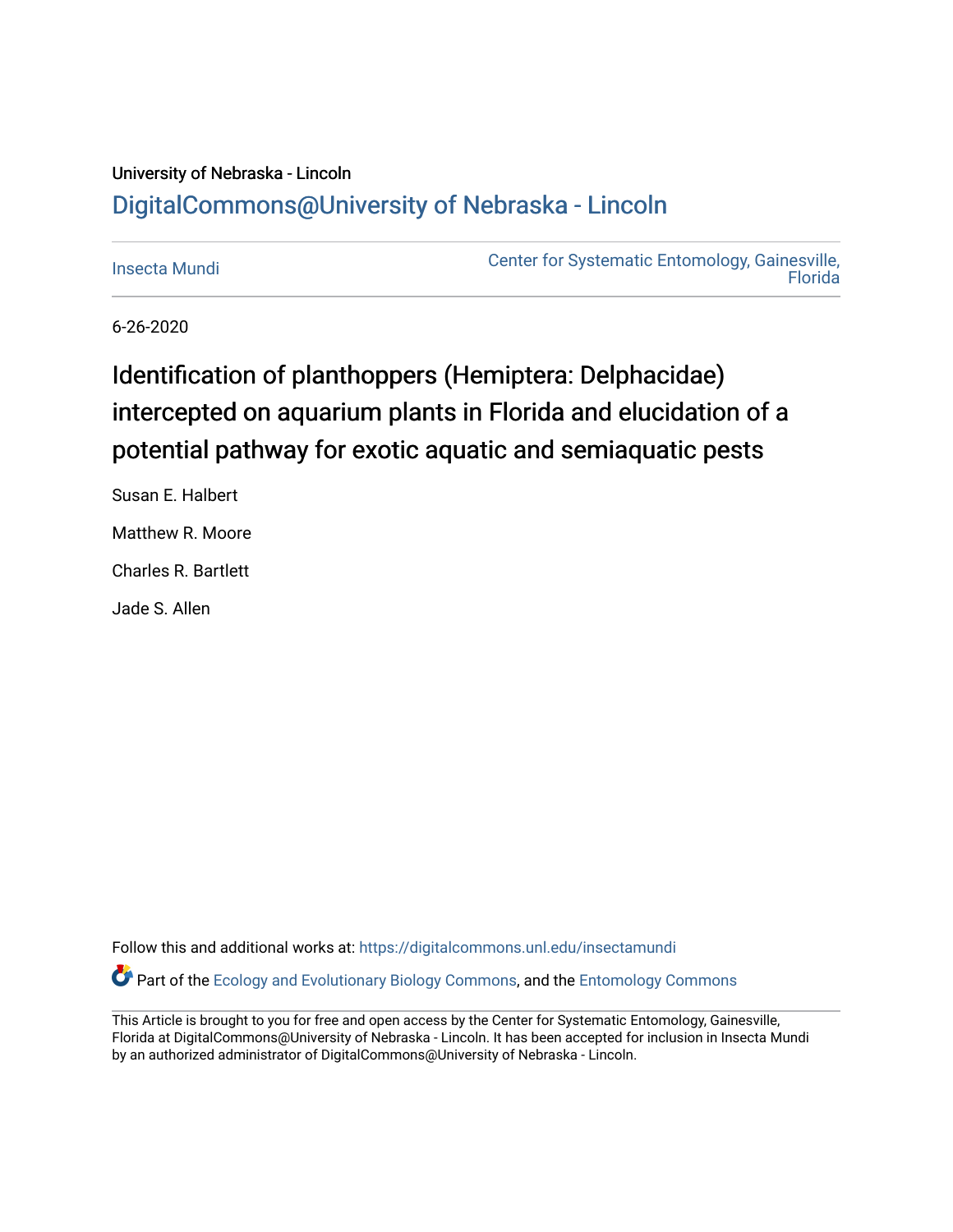# **Insecta MUNDI** A Journal of World Insect Systematics

# **0775**

Identification of planthoppers (Hemiptera: Delphacidae) intercepted on aquarium plants in Florida and elucidation of a potential pathway for exotic aquatic and semiaquatic pests

> Susan E. Halbert Florida Department of Agriculture and Consumer Services Division of Plant Industry Gainesville, FL

> Matthew R. Moore Florida Department of Agriculture and Consumer Services Division of Plant Industry Gainesville, FL

> > Charles R. Bartlett University of Delaware Newark, DE

Jade S. Allen Florida Department of Agriculture and Consumer Services Division of Plant Industry Gainesville, FL

Date of issue: June 26, 2020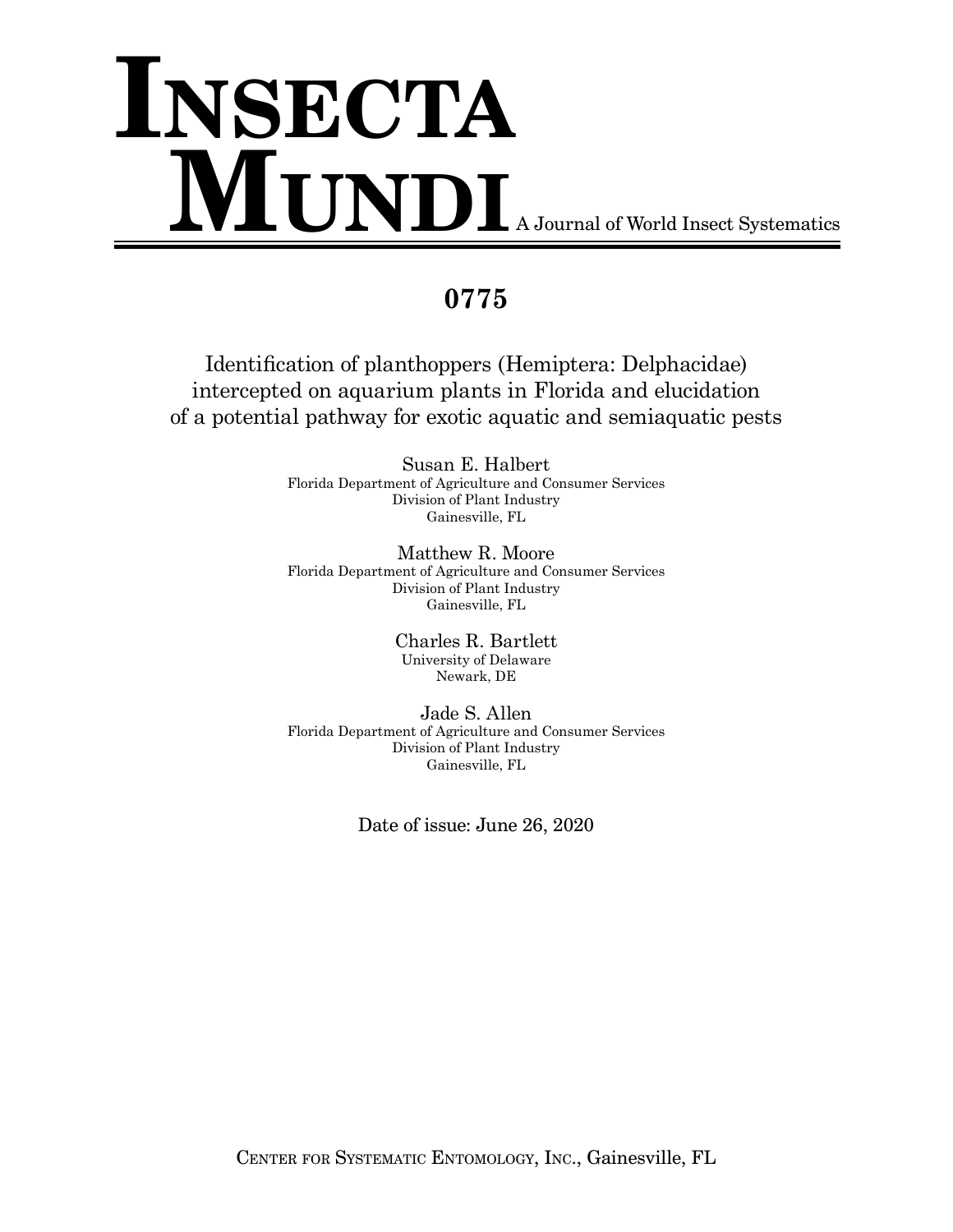Susan E. Halbert, Matthew R. Moore, Charles R. Bartlett and Jade S. Allen Identification of planthoppers (Hemiptera: Delphacidae) intercepted on aquarium plants in Florida and elucidation of a potential pathway for exotic aquatic and semiaquatic pests

Insecta Mundi 0775: 1–6 ZooBank Registered: urn:lsid:zoobank.org:pub:A6789BD6-1430-4C25-8BB3-E5DB94C3BA5A

## **Published in 2020 by**

Center for Systematic Entomology, Inc. P.O. Box 141874 Gainesville, FL 32614-1874 USA <http://centerforsystematicentomology.org/>

**Insecta Mundi** is a journal primarily devoted to insect systematics, but articles can be published on any nonmarine arthropod. Topics considered for publication include systematics, taxonomy, nomenclature, checklists, faunal works, and natural history. Insecta Mundi will not consider works in the applied sciences (i.e. medical entomology, pest control research, etc.), and no longer publishes book reviews or editorials. Insecta Mundi publishes original research or discoveries in an inexpensive and timely manner, distributing them free via open access on the internet on the date of publication.

Insecta Mundi is referenced or abstracted by several sources, including the Zoological Record and CAB Abstracts. Insecta Mundi is published irregularly throughout the year, with completed manuscripts assigned an individual number. Manuscripts must be peer reviewed prior to submission, after which they are reviewed by the editorial board to ensure quality. One author of each submitted manuscript must be a current member of the Center for Systematic Entomology.

Guidelines and requirements for the preparation of manuscripts are available on the Insecta Mundi website at http://centerforsystematicentomology.org/insectamundi/

**Chief Editor:** David Plotkin, insectamundi@gmail.com **Assistant Editor:** Paul E. Skelley, insectamundi@gmail.com **Head Layout Editor:** Robert G. Forsyth **Editorial Board:** J. H. Frank, M. J. Paulsen **Founding Editors:** Ross H. Arnett, Jr., Virendra Gupta, John B. Heppner, Lionel A. Stange, Michael C. Thomas, Robert E. Woodruff **Review Editors:** Listed on the Insecta Mundi webpage

#### **Printed copies (ISSN 0749-6737) annually deposited in libraries**

CSIRO, Canberra, ACT, Australia Museu de Zoologia, São Paulo, Brazil Agriculture and Agri-Food Canada, Ottawa, ON, Canada The Natural History Museum, London, UK Muzeum i Instytut Zoologii PAN, Warsaw, Poland National Taiwan University, Taipei, Taiwan California Academy of Sciences, San Francisco, CA, USA Florida Department of Agriculture and Consumer Services, Gainesville, FL, USA Field Museum of Natural History, Chicago, IL, USA National Museum of Natural History, Smithsonian Institution, Washington, DC, USA Zoological Institute of Russian Academy of Sciences, Saint-Petersburg, Russia

**Electronic copies (Online ISSN 1942-1354, CDROM ISSN 1942-1362) in PDF format**

Printed CD or DVD mailed to all members at end of year. Archived digitally by Portico.

Florida Virtual Campus:<http://purl.fcla.edu/fcla/insectamundi>

University of Nebraska-Lincoln, Digital Commons:<http://digitalcommons.unl.edu/insectamundi/> Goethe-Universität, Frankfurt am Main: <http://nbn-resolving.de/urn/resolver.pl?urn:nbn:de:hebis:30:3-135240>

**Copyright** held by the author(s). This is an open access article distributed under the terms of the Creative Commons, Attribution Non-Commercial License, which permits unrestricted non-commercial use, distribution, and reproduction in any medium, provided the original author(s) and source are credited. [http://creativecommons.](http://creativecommons.org/licenses/by-nc/3.0/) [org/licenses/by-nc/3.0/](http://creativecommons.org/licenses/by-nc/3.0/)

**Layout Editor for this article:** Robert G. Forsyth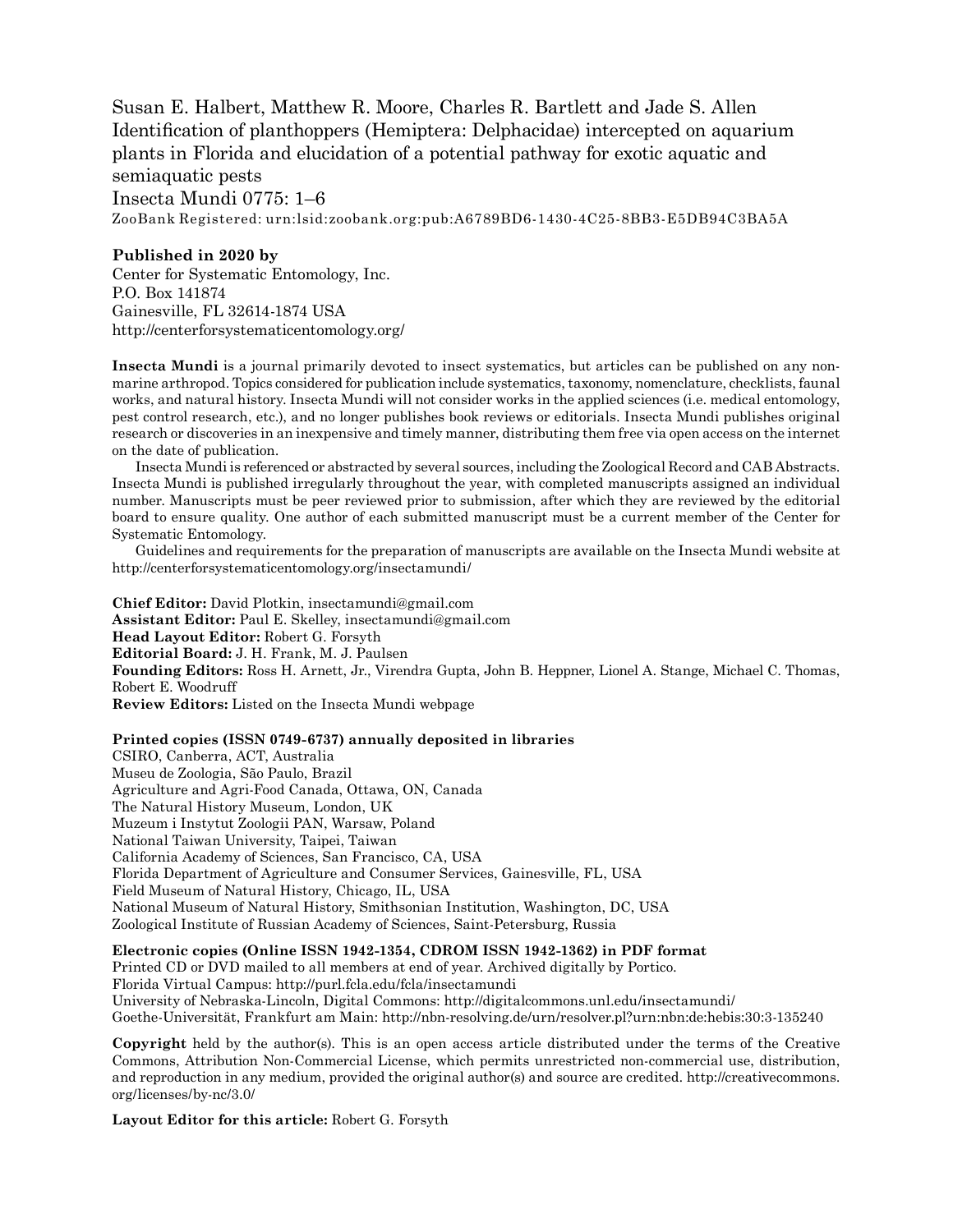# Identification of planthoppers (Hemiptera: Delphacidae) intercepted on aquarium plants in Florida and elucidation of a potential pathway for exotic aquatic and semiaquatic pests

Susan E. Halbert Florida Department of Agriculture and Consumer Services Division of Plant Industry Gainesville, FL [Susan.Halbert@FDACS.gov](mailto:Susan.Halbert@FDACS.gov)

Matthew R. Moore Florida Department of Agriculture and Consumer Services Division of Plant Industry Gainesville, FL [Matthew.Moore@FDACS.gov](mailto:Matthew.Moore@FDACS.gov)

Charles R. Bartlett University of Delaware Newark, DE [Bartlett@udel.edu](mailto:Bartlett@udel.edu)

Jade S. Allen Florida Department of Agriculture and Consumer Services Division of Plant Industry Gainesville, FL [Jade.Allen@FDACS.gov](mailto:Jade.Allen@FDACS.gov)

**Abstract.** Recent shipments of aquarium plants to pet stores in five Florida counties were found to be infested with an exotic delphacid planthopper. Rearing adult males allowed identification by morphological analysis. Molecular analysis confirmed that it was the same as authoritatively identified reference specimens of the planthopper, *Opiconsiva anacharsis* (Fennah) (**new combination**) (Hemiptera: Delphacidae), first reported from Florida in 1989 and known to be established only in Broward County. The host plants, *Echinodorus* spp. Rich. ex Engelm. (Alismatales: Alismataceae), originally from Thailand, were sold in enclosed plastic cylinders that provided a suitable environment for maintaining the planthoppers. Attempts to trace the shipment histories to these stores suggested a circuitous multi-state pathway leading to a Broward County, Florida, business that receives aquatic plants from Southeast Asia. While the infestation of these plants may have occurred in Florida, trade in semiemergent aquatic plants is shown to be a potential pathway for introduction for insect pests.

**Key words.** *Harmalia anacharsis*, regulatory entomology.

# **Introduction**

Florida has many adventive arthropods (Frank and McCoy 1992, 1995). Reasons include Florida's climate, ranging from temperate to subtropical, that allows insects to become established, high numbers of visitors and recent immigrants who may bring plants and plant products, high diversity of ornamental plants used in landscaping, and commerce in plant products to serve over 20 million residents. Florida is an international gateway providing plant products destined for the entire USA. One of the primary focuses of the Florida Department of Agriculture and Consumer Services, Division of Plant Industry (DPI) is to identify exotic pests and diseases early enough to prevent establishment in the state and potential spread to other locations. Knowledge of introduction pathways can be used to design sciencebased regulations to prevent future establishment of exotic pests.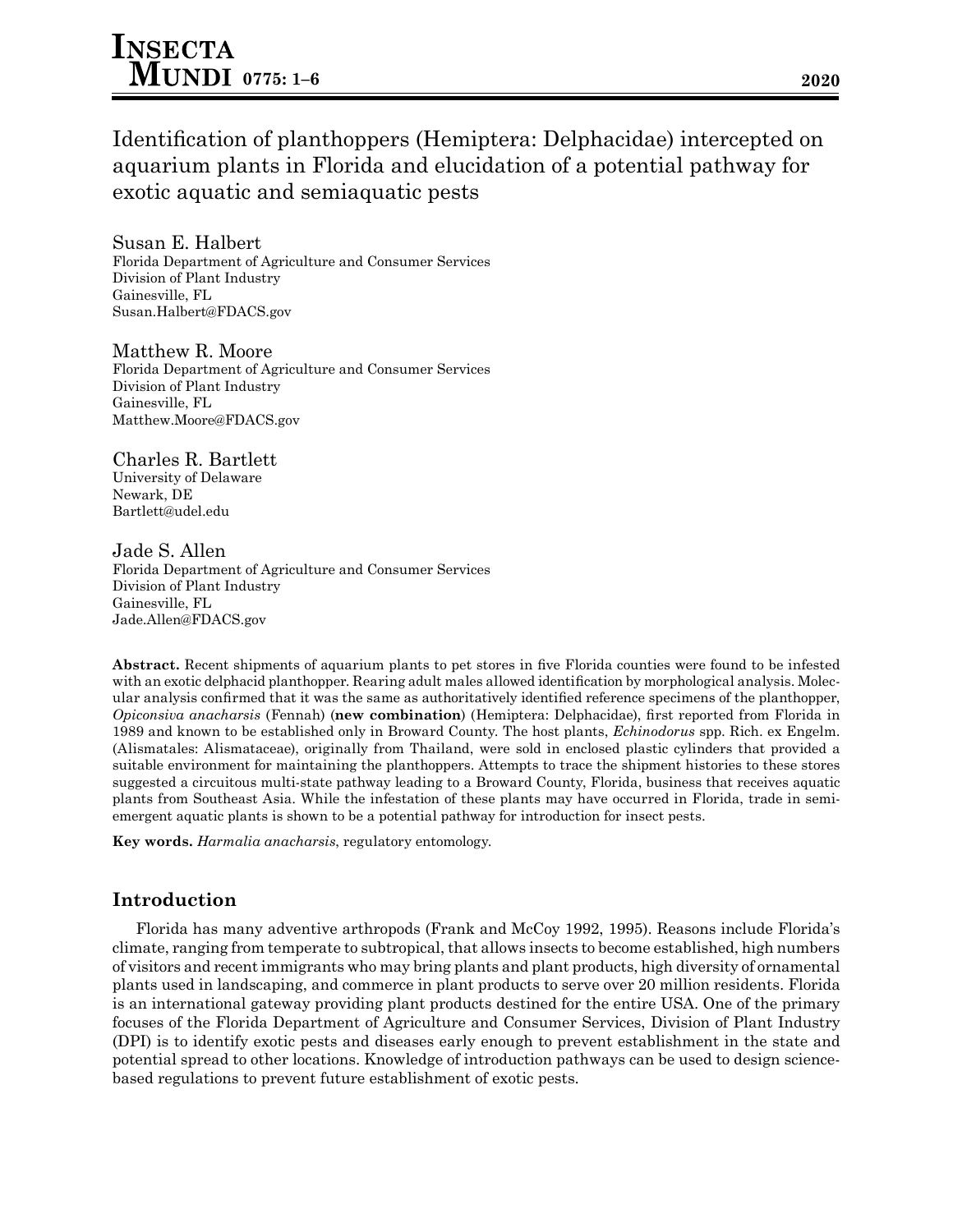Kennedy et al. (2012) listed 128 delphacid planthoppers known in Florida. Of those, two are definitively adventive (*Opiconsiva anacharsis* (Fennah) and *Perkinsiella saccharicida* Kirkaldy), and two others (*Sogatella kolophon* (Kirkaldy) and *Metadelphax propinqua* (Fieber)) are probably adventive (Meagher et al. 1991; Wooten et al. 1993; Gonzon and Bartlett 2007; Hamilton 2010; Bartlett et al. 2014). On the other hand, *Metadelphax propinqua*, based on its widespread distribution (Bartlett et al. 2014), could be a circumtropical species (Stephen W. Wilson, University of Central Missouri, personal communication 2020). Since Bartlett et al. (2014), three additional adventive species (*Tarophagus colocasiae* (Matsumura), *Opiconsiva tangira* (Matsumura), and *Pissonotus muiri* Van Duzee) have been reported (Halbert and Bartlett 2015; Halbert 2016a, b), and an additional species was introduced as a biological control agent (*Megamelus scutellaris* Berg; Tipping et al. 2014). *Harmalia anacharsis* recently was transferred into *Opiconsiva* Distant by Huang et al. (2017) because the genus *Harmalia* Fennah was found to be a derived lineage nested within *Opiconsiva*, making *Harmalia* a junior subjective synonym. Because Huang et al. (2017) did not specify new combinations, this appears to be the first explicit use of the **new combination** *Opiconsiva anacharsis* (Fennah).

*Opiconsiva anacharsis* was discovered in Broward County, FL in 1989 (Wooten et al. 1993) and is considered to be established in the county. It is widely distributed across the Pacific islands and southeast Asia, where it feeds on aquatic plants. It is known from rice fields but is not considered a pest of the crop (Wooton et al. 1993). The only observed host plants in Florida, based on DPI records, are species in *Echinodorus* Rich. ex Engelm. (Alismatales: Alismataceae) and *Nymphaea* (L.) (Nymphaeales: Nymphaeaceae). So far, Florida records are restricted to Broward County, and recent finds in pet stores are interceptions. The original source of Florida's Broward County population of *O. anacharsis* is unknown. Here we report possible interceptions of *O. anacharsis* associated with aquatic plants from Thailand for use in aquariums.

## **Materials and Methods**

DPI inspectors routinely inspect businesses that sell plants and plant products, including pet stores. Any live insects and infested plants found during these inspections are submitted to DPI Entomology staff for identification.

Several intercepted containers of host materials (Fig. 1A), all marked "Product of Thailand," with live reproducing colonies of *O. anacharsis* were held in the DPI Maximum Security Quarantine (BSL 2) for several days to obtain adult males from the colonies. Specimens were preserved in 70% or 95% ethanol, for morphological and molecular analysis, respectively.

Specimens of intercepted delphacids were identified using available literature (e.g. Fennah 1969), and by comparison with authoritatively identified reference specimens in the Florida State Collection of Arthropods, Gainesville, FL, USA (FSCA). For delphacids, adult males are necessary for confident identification. Abdomens of male specimens were removed, gently heated in 10% KOH, rinsed in water, and stored in glycerin in microvials. Each microvial was attached by a silicone plug to the pin that holds the rest of the specimen. Voucher specimens were deposited in the FSCA. After removing the planthoppers, all remaining material was autoclaved for disposal.

Recently intercepted and Florida established *O*. *anacharsis* specimens were DNA extracted using the Qiagen DNeasy Blood and Tissue Kit. PCRs were conducted using the standard COI barcoding primers LCO1490 and HCO2198 (Folmer et al. 1994). Purified PCR products were sequenced at DPI on an Applied Biosystems SeqStudio Genetic Analyzer using BigDye Terminator v3.1 chemistry. Sequence traces were trimmed and assembled into contigs in Sequencher 5.4.6 (Gene Codes Corporation). Newly generated sequences (GenBank accessions: MN922322–MN922327) were aligned in MEGA7 (Kumar et al. 2016) using the default settings of MUSCLE (Edgar 2004). Sequences were queried to BOLD (Ratnasingham and Hebert 2007) and GenBank using BLASTn (Altschul et al. 1990).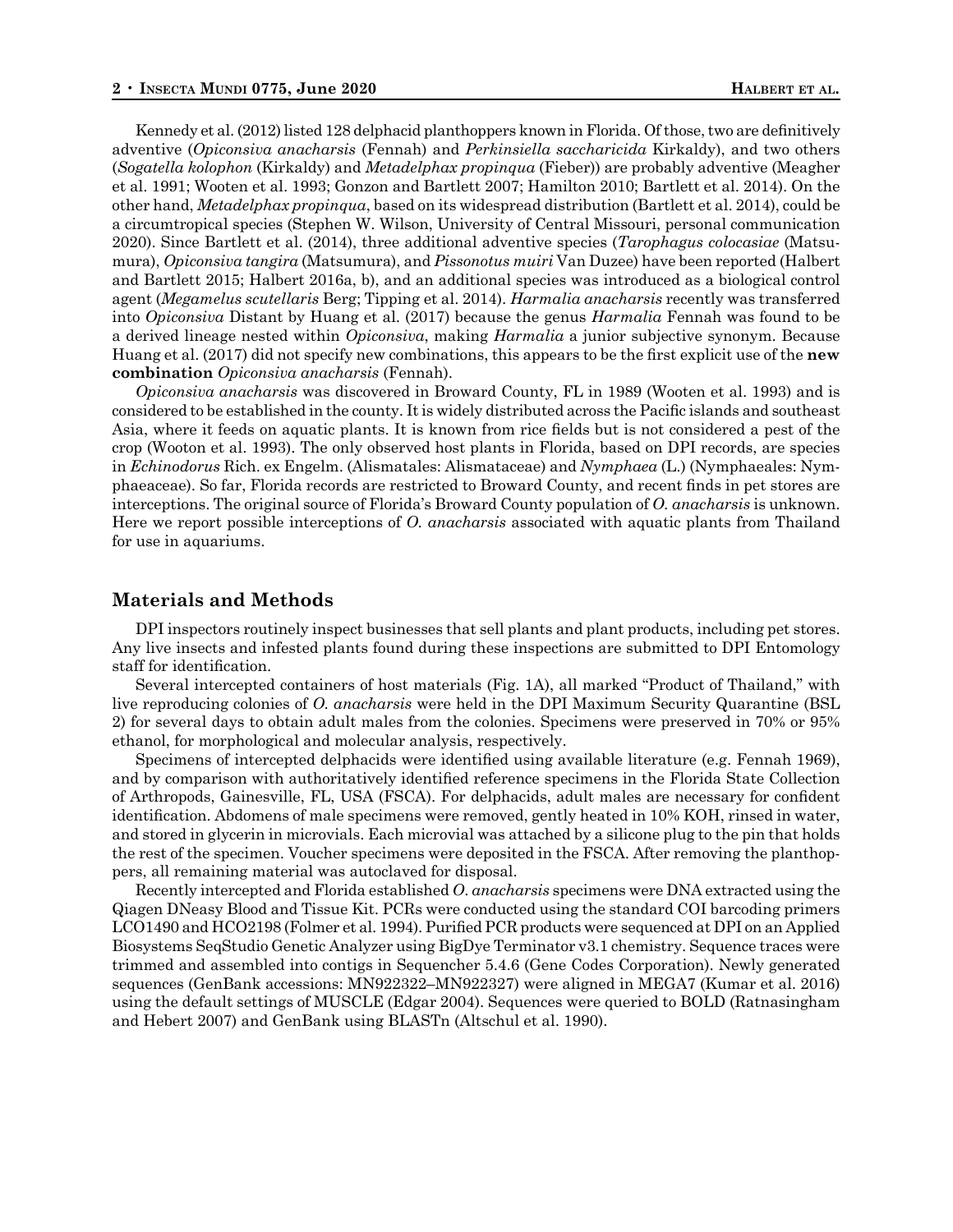## **Results**

Five samples of *O. anacharsis* were submitted from *Echinodorus* spp. plants sold in pet stores for use in aquariums (Fig. 1A). All the plants were marked "Product of Thailand." The samples came from stores in five different Florida counties, including Broward County, where the only known established population occurs. The plants were packaged in sealed clear plastic cylinders. Each cylinder had an inner container filled with gel and pearlite to sustain the roots. Four of the samples had live, reproducing colonies of *H. anacharsis* in at least one container. In one sample, the insects were dead, and the plant was in poor condition.

Insects were identified morphologically using male genitalic characters (viz. Fennah 1969) (Fig. 1 B-D). Molecular sequences of the intercepted *O. anacharsis* were found to be a 100% match with a specimen from the established Florida population of *O. anacharsis*. BOLD contained only one close match (99.8%) to our new sequences, which was an unidentified delphacid from Bangladesh (GMBCH3433-15; BIN BOLD: ACZ2094). GenBank BLASTn searches did not yield any additional sequence matches.

## **Discussion**

Our attempts to trace the source of the infested plants revealed a possible pathway that was long and circuitous. It led first to Arizona, then to California, and then back to a business in Broward County, Florida, that receives thousands of aquatic plants from southeastern Asia monthly. Although the plants were clearly marked "Product of Thailand," it is possible that the infestation came from the established population in Broward County, FL. A subsequent survey of the *Echinodorus* plants at the business revealed a single adult male *O. anacharsis*.

These interceptions indicate movement of aquarium plants could be a pathway of introduction for planthoppers (both from foreign sources and from other states). This pathway is the likely source of Florida's established population of *O. anacharsis*.

Other insects are suspected to have come to Florida on aquarium plants, including two species of Asian corixid bugs (Polhemus and Rutter 1997; Polhemus and Golia 2006). Our first experience with pet stores as a pathway for exotic insect interceptions came in 2016, when several species of Asian wood-boring beetles were found in sticks from China sold as chew toys for pet rodents (Skelley 2016). Subsequent inspections of aquatic plants sold for aquariums intercepted a soft scale, *Coccus moestus* De Lotto (Stocks 2016), a thrips, *Copidothrips octarticulatus* (Schmutz) (Williams 2016), and a moth, *Paraponyx* sp. (Hayden 2016). The scale, *C. moestus*, is recorded from several Caribbean, African, and Asian countries and, along with aquatic plants, infests several important fruit tree species and ornamental plants (García Morales et al. 2020). The thrips, *C. octarticulatus*, is an Asian species that has been moving globally, but is not known from Florida and is a potential agricultural pest. The moth, *Paraponyx* sp. is known from aquatic plants.

Southeast Asia has several serious delphacid pests, especially in rice (Wilson and O'Brien 1987; Wilson and Claridge 1991; Wilson 2005). It is possible that planthopper pests more serious than *O. anacharsis* could follow the aquarium plant pathway and be unintentionally introduced into Florida and other states.

#### **Acknowledgments**

We thank FDACS-DPI staff: inspectors Melanie Cain, Lisa Tyler, Mark Laurint, Samuel Hart, Justin Anto, and Kevin Williams for samples; David Davison and Nicole Casuso for arranging space in the DPI Maximum Security Quarantine; Cheryl Roberts and Lynn Combee for their assistance gathering the COI barcode sequence data; Cheryl Jones, for foreign shipment records; and Catherine White, for composing the figure. We thank Steven W. Wilson, University of Central Missouri, and MJ Paulsen, University of Nebraska, for reviewing the manuscript. We thank the Florida Department of Agriculture and Consumer Services, Division of Plant Industry for support of this work.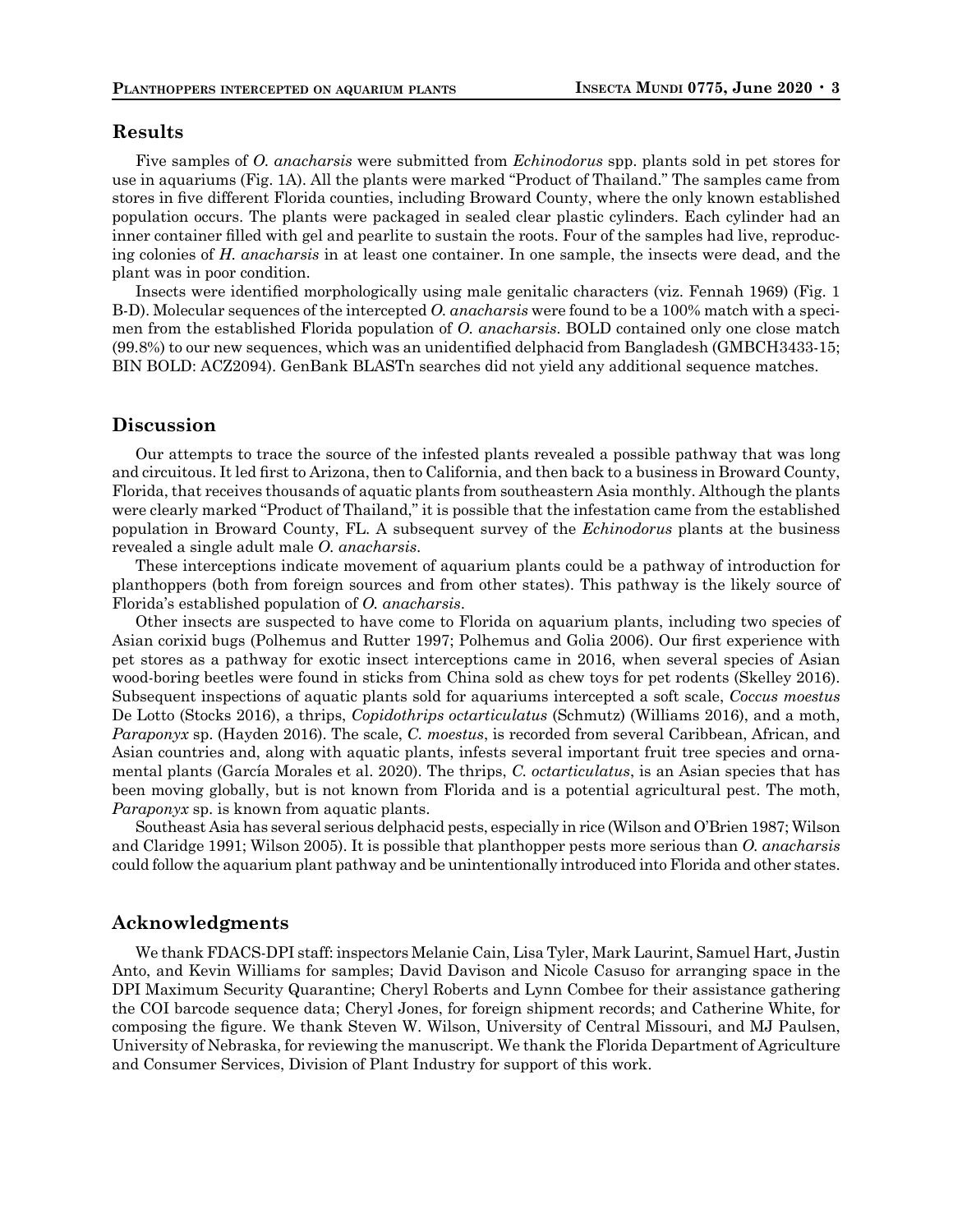# **Literature Cited**

- **Altschul, S. F., W. Gish, W. Miller, E. W. Myers, and D. J. Lipman. 1990.** Basic local alignment search tool. Journal of Molecular Biology 215: 403–410.
- **Bartlett, C. R., L. B. O'Brien, and S. W. Wilson. 2014.** A review of the planthoppers (Hemiptera: Fulgoroidea) of the United States. Memoirs of the American Entomological Society 50: 1–287.
- **Edgar, R. C. 2004.** MUSCLE: multiple sequence alignment with high accuracy and high throughput. Nucleic Acids Research 32: 1792–1797.
- **Fennah, R. G. 1969.** Fulgoroidea (Homoptera) from New Caledonia and the Loyalty Islands. Pacific Insects Monograph 21: 1–116.
- **Folmer, O., M. Black, W. Hoeh, R. Lutz, and R. Vrijenhoek. 1994.** DNA primers for amplification of mitochondrial cytochrome *c* oxidase subunit I from diverse metazoan invertebrates. Molecular Marine Biology and Biotechnology 3: 294–299.
- **Frank, J. H., and E. D. McCoy. 1992.** The immigration of insects to Florida, with a tabulation of records published since 1970. Florida Entomologist 75: 1–28.
- **Frank, J. H., and E. D. McCoy. 1995.** Invasive adventive insects and other organisms in Florida. Florida Entomologist 78: 1–15.
- **García Morales, M., B. D. Denno, D. R. Miller, G. L. Miller, Y. Ben-Dov, and N. B. Hardy. 2020.** ScaleNet. *Coccus moestus*. Available at <http://scalenet.info/catalogue/Coccus%20moestus/>(Last accessed May 2020.)
- **Gonzon, A. T., and C. R. Bartlett. 2007.** Systematics of *Hadropygos* n. g., *Metadelphax* Wagner and New World *Toya* Distant (Hemiptera: Delphacidae). Transactions of the American Entomological Society 133(3/4): 205–277.
- **Halbert, S. E. 2016a.** Entomology section, *Opiconsiva tangira*. p. 6, 10. *In*: P. J. Anderson and G. S Hodges (eds.). Tri-Ology 55(3): 1–16.
- **Halbert, S. E. 2016b.** Entomology section, *Pissonotus muiri*. p. 7, 13. *In*: P. J. Anderson and G. S Hodges (eds.). Tri-Ology 55(4): 1–21.
- **Halbert, S. E., and C. R. Bartlett. 2015.** The taro planthopper, *Tarophagus colocasiae* (Matsumura), a new delphacid planthopper in Florida. Florida Department of Agriculture & Consumer Services, Division of Plant Industry. Pest Alert, FDACS-P-02040. 3 p.
- **Hamilton, K. G. A. 2010.** Chapter 19."Short-horned" bugs (Homoptera) of the Atlantic Maritime Ecozone. p. 405–419. *In*: D. McAlpine (ed.). Assessment of species diversity in the Atlantic Maritime Ecozone. NRC Press Biodiversity Monograph Series; Ottawa. 785 p.
- **Hayden, J. E. 2016.** Entomology section, *Paraponyx* sp. p. 12. *In*: P. J. Anderson and G. S. Hodges (eds.). Tri-Ology 55(4): 1–21.
- **Huang, Y.-X., L.-F. Zheng, C. R. Bartlett, and D.-Z. Qin. 2017.** Resolving phylogenetic relationships of Delphacini and Tropidocephalini (Hemiptera: Delphacidae: Delphacinae) as inferred from four genetic loci. Scientific Reports 7(1): 3319. doi[:10.1038/s41598-017-03624-w](https://doi.org/10.1038/s41598-017-03624-w)
- **Kennedy, A. C., C. R. Bartlett, and S. W. Wilson. 2012.** An annotated checklist of the delphacid planthoppers (Hemiptera: Delphacidae) of Florida with the description of three new species and the new genus, *Meristopsis*. Florida Entomologist 95: 395–421.
- **Kumar, S., G. Stecher, and K. Tamura. 2016.** MEGA7: Molecular evolutionary genetics analysis version 7.0 for bigger datasets. Molecular Biology and Evolution 33: 1870–1874.
- **Meagher, R. L., Jr., S. W. Wilson, R. S. Pfannenstiel, and R. G. Breene. 1991.** Documentation of two potential insect pests of south Texas sugarcane. Southwestern Entomologist 16(4): 365–366.
- **Polhemus, J. T., and V. Golia. 2006.** *Micronecta ludibunda* Breddin (Heteroptera: Corixidae: Micronectinae), the second Asian water bug introduced into Florida, U.S.A. Entomological News 117: 531–534.
- **Polhemus, J. T., and R. P. Rutter. 1997.** *Synaptonecta issa* (Heteroptera: Corixidae), first New World record of an Asian water bug in Florida. Entomological News 108 (4): 300–304.
- **Ratnasingham, S., and P. D. N. Hebert. 2007.** BOLD: The Barcode of Life Data System [\(http://www.](http://www.barcodinglife.org) [barcodinglife.org](http://www.barcodinglife.org)). Molecular Ecology Notes 7: 355–364.
- **Skelley, P. E. 2016.** *Glaphyra* sp., *Plagionotus* sp., *Amamidytus* sp., and *Coccographis nigrorubra*. p. 3, 6–7. *In*: P. J. Anderson and G. S. Hodges (eds.). Tri-Ology 55(1): 1–17.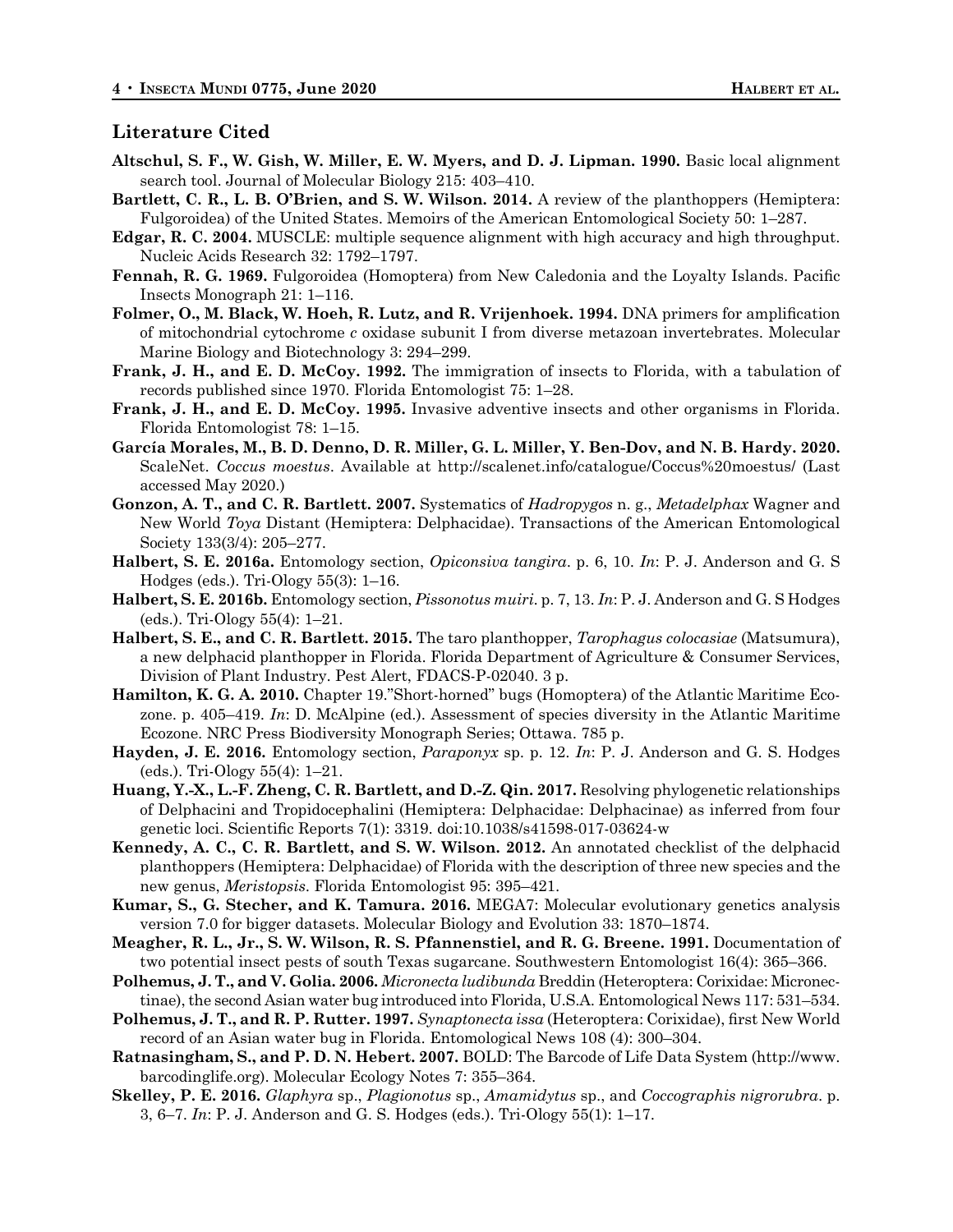- **Stocks, I. C. 2016.** Entomology section. *Coccus moestus*. p. 8. *In*: P. J. Anderson and G. S. Hodges (eds.). Tri-Ology 55(3): 1–17.
- **Tipping, P. W., A. Sosa, E. N. Pokorny, J. Foley, D. C. Schmitz, J. S. Lane, L. Rodgers, L. Mccloud, P. Livingston-Way, M. S. Cole, and G. Nichols. 2014.** Release and establishment of *Megamelus scutellaris* (Hemiptera: Delphacidae) on waterhyacinth in Florida. Florida Entomologist 97(2): 804–806.
- **Williams, K. A. 2016.** *Copidothrips octarticulatus*. p. 8. *In*: P. J. Anderson and G. S. Hodges (eds.). Tri-Ology 55(31): 1–17.
- **Wilson, M. R., and M. F. Claridge. 1991**. Handbook for the identification of leafhoppers and planthoppers of rice. CAB, Wallingford, UK. p. i–x, 1–142.
- **Wilson, S. W. 2005.** Keys to the families of Fulgoromorpha with emphasis on planthoppers of potential economic importance in the southeastern United States (Hemiptera: Auchenorrhyncha). Florida Entomologist 88(4): 464–481.
- **Wilson, S. W., and L. B. O'Brien. 1987.** A survey of planthopper pests of economically important plants (Homoptera: Fulgoroidea). p. 343–360. *In*: Proceedings of the second International Workshop on Leafhoppers and Planthoppers of Economic Importance, Provo, Utah, USA, 28 July–1 August 1986.
- **Wooten, C. M., S. W. Wilson, and J. H. Tsai. 1993.** Descriptions of nymphs of the planthopper *Harmalia anacharsis* Fennah, a species new to the United States (Homoptera: Delphacidae). Journal of the New York Entomological Society 101: 567–573.

**Received May 16, 2020; accepted May 19, 2020. Review editor Joe Eger.**